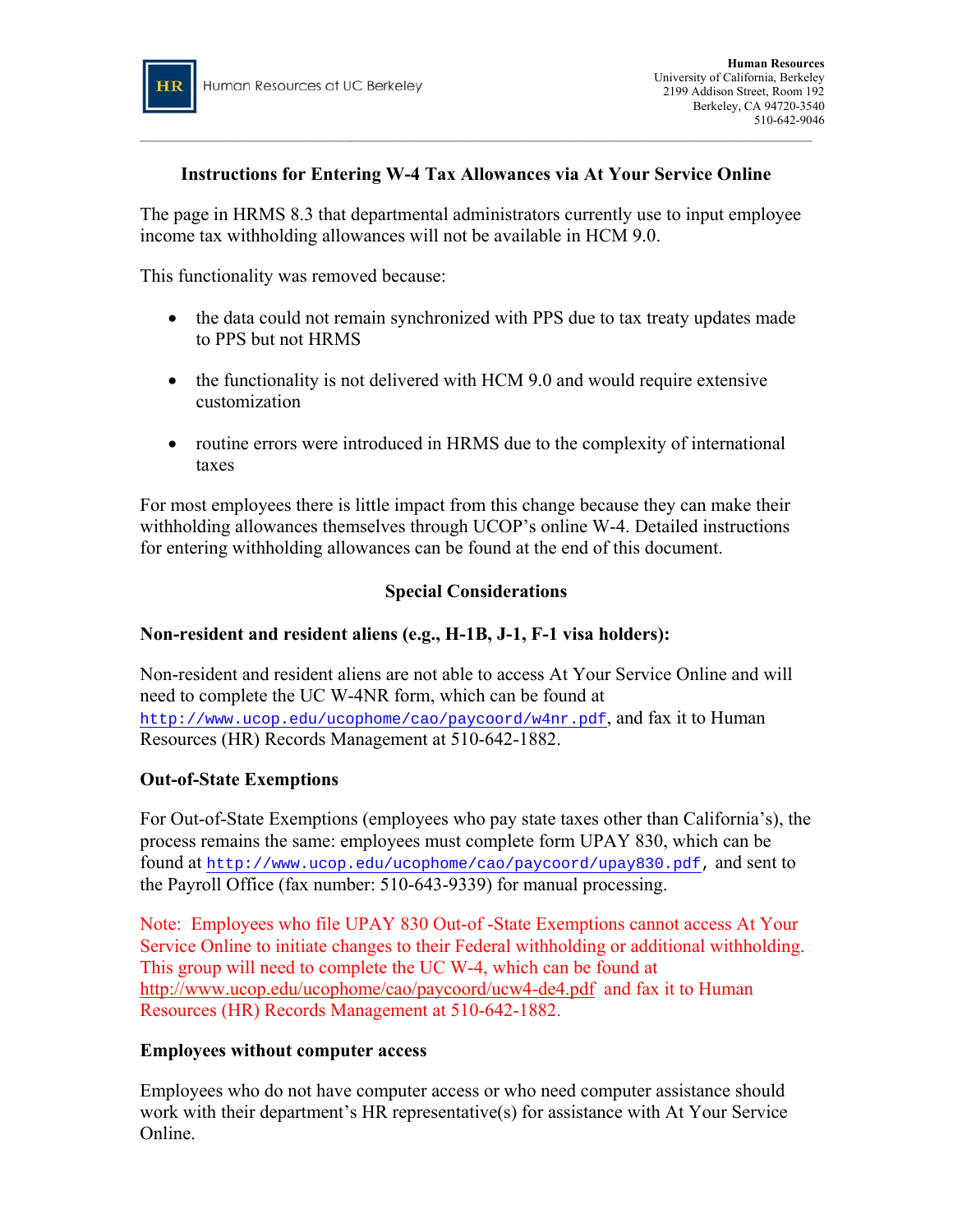

# **Timelines for Making Withholding Allowances**

 $\_$  , and the set of the set of the set of the set of the set of the set of the set of the set of the set of the set of the set of the set of the set of the set of the set of the set of the set of the set of the set of th

The default withholding allowance for all new hires is: Single, 0.

- 1. Employees hired up to 2 days before their pay cycle deadline must use At Your Service Online (AYSO -- [https://atyourserviceonline.ucop.edu/ayso/\)](https://atyourserviceonline.ucop.edu/ayso/) to make changes to their withholding allowances in time for their primary pay date. AYSO transactions for a specific day should be made between 3:00 a.m. and 3:00 p.m. Instructions for AYSO can be found in this document.
- 2. Employees hired one day prior to their pay cycle deadline must fax their paper UC W-4 form or the UC W-4NR form to HR Records Management at 642-1882 no later than 3:00 p.m. that day. Note: forms should be faxed as soon as possible rather than waiting for the final deadline.
- 3. Employees hired on their pay cycle deadline will default to withholding Single 0.
- 4. During heavy hiring periods (e.g., fall hiring), departments should be proactive to make sure their new hires are entered into the system in a timely manner.

| <b>PAY</b><br>CYCLE* | 1. Final deadline for employees hired<br>two days prior to pay cycle deadline.<br>Employee initiates W-4 changes on<br>AYSO by $3:00$ p.m. | 2. Final deadline for employees<br>hired one day prior to pay cycle<br>deadline. Fax W-4 forms to HR<br>Records Management by 3:00 p.m. | <b>PRIMARY</b><br>PAY DATE |
|----------------------|--------------------------------------------------------------------------------------------------------------------------------------------|-----------------------------------------------------------------------------------------------------------------------------------------|----------------------------|
| MA                   | 04/01/09                                                                                                                                   | 04/02/09                                                                                                                                | 04/08/09                   |
| <b>SM</b>            | 04/16/09                                                                                                                                   | 04/17/09                                                                                                                                | 04/23/09                   |
| MO                   | 04/23/09                                                                                                                                   | 04/24/09                                                                                                                                | 05/01/09                   |
| MA                   | 04/30/09                                                                                                                                   | 05/01/09                                                                                                                                | 05/08/09                   |
| <b>SM</b>            | 05/14/09                                                                                                                                   | 05/15/09                                                                                                                                | 05/22/09                   |
| MO <sub>1</sub>      | 05/21/09                                                                                                                                   | 05/22/09                                                                                                                                | 06/01/09                   |
| <b>MA</b>            | 06/01/09                                                                                                                                   | 06/02/09                                                                                                                                | 06/08/09                   |
| SM.                  | 06/12/09                                                                                                                                   | 06/15/09                                                                                                                                | 06/23/09                   |
| MO                   | 06/19/09                                                                                                                                   | 06/22/09                                                                                                                                | 07/01/09                   |
| МA                   | 0629/09                                                                                                                                    | 06/30/09                                                                                                                                | 07/08/09                   |

# **Important Pay Cycle Deadlines**

\* MA = Monthly Arrears; SM = Semi Monthly; MO = Monthly Current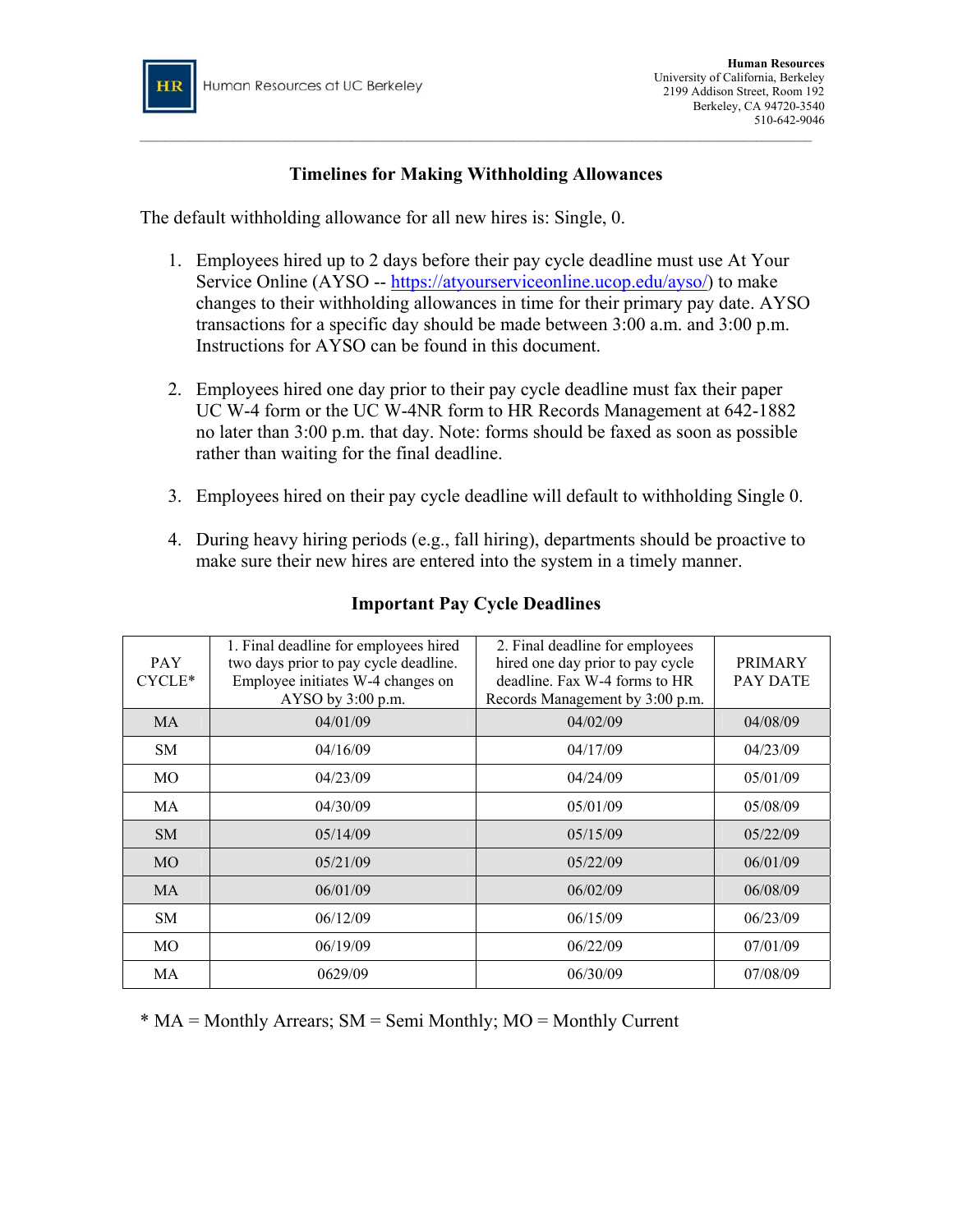

As a University of California employee, you have access to the Human Resources and Benefits website, At Your Service. With this tool you can update your W-4 tax withholding exemptions.

 $\_$  , and the set of the set of the set of the set of the set of the set of the set of the set of the set of the set of the set of the set of the set of the set of the set of the set of the set of the set of the set of th

To Access AYSO, visit <https://atyourserviceonline.ucop.edu/ayso/>.

# Sign In **Sign In Process:** Username: • Enter Username • Enter Password - Click "Sign In" Password: Sian In

## **For new users click:**

> New User or Don't Have a Username?

1. Enter your Social Security number and your temporary password. As a new employee, you are assigned a temporary password (your birthdate in the format mmddyyyy, with no dashes or slashes; for example, if your date of birth is June 17, 1967, your temporary password is 06171967) then select "Sign In."

| Sign In $_1$ Identify Yourself                                                                                                                    |  |  |  |  |
|---------------------------------------------------------------------------------------------------------------------------------------------------|--|--|--|--|
| For a limited time, you will be able to sign in with your Social Security number.<br>Please enter your Social Security number and password below. |  |  |  |  |
| Social Security number:                                                                                                                           |  |  |  |  |
| Temporary Password date of birth<br>Password:                                                                                                     |  |  |  |  |
| Sign In<br>Cancel                                                                                                                                 |  |  |  |  |

- 2. Follow the instructions to create your permanent password. It must contain 6 to 12 alpha-numeric characters. Then agree to the Password Authorization.
- 3. Next, follow the instructions to create a Username.
- 4. You will also be prompted to create a security word that a Customer Service or Benefits Representative can use to help identify you when you call for information.
- 5. After you create a personal email address, answer any 6 of the 12 Challenge Questions. Providing answers to the challenge questions will allow you to access your personal information if you forget your password.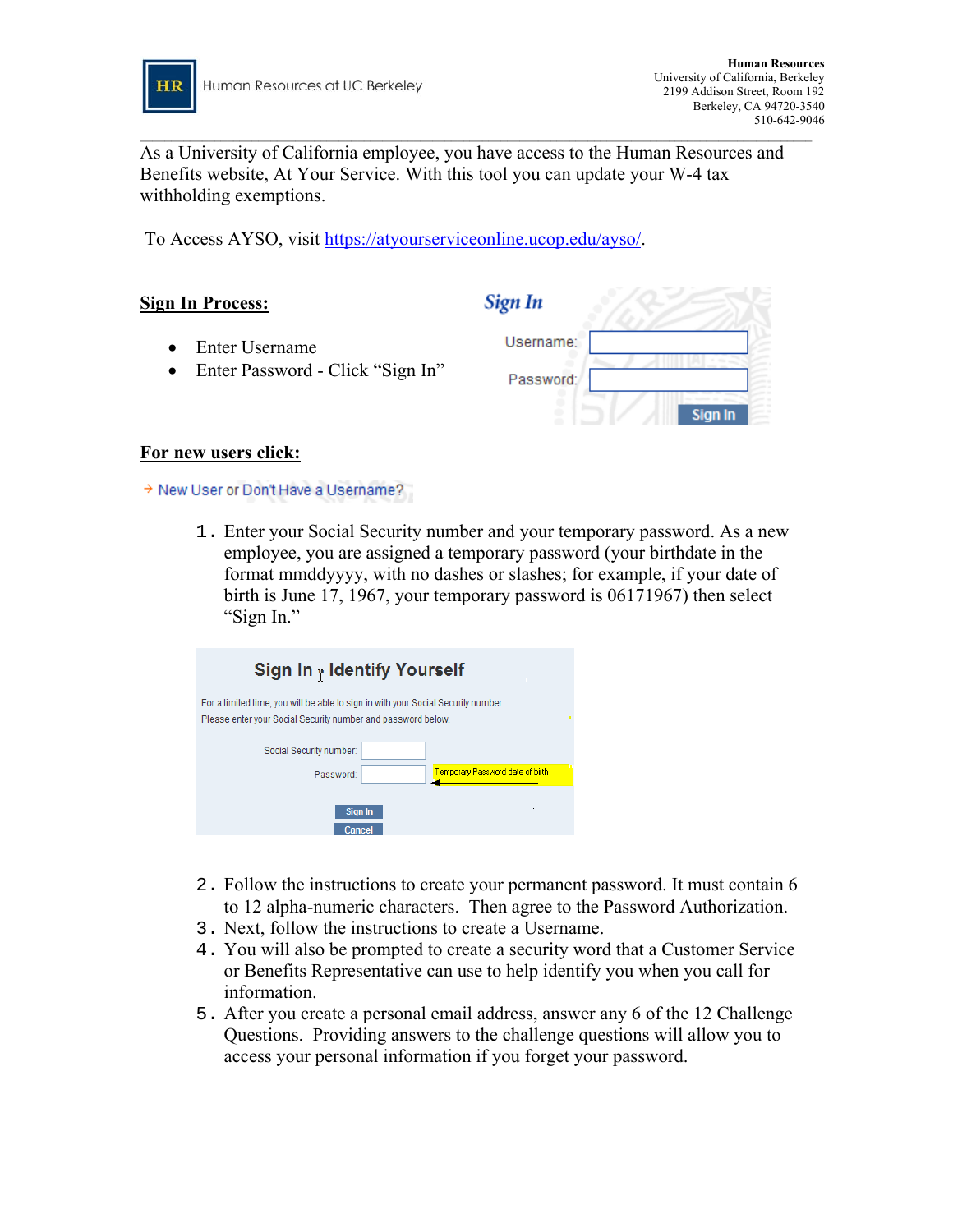

### **If you forget your user name or password click:**

→ Forgot your Username or Password?

Follow the instructions to retrieve your username or password.

#### **Navigation:**

Once sign-in has been completed you will be taken to the main page.

Under "Income & Taxes" > click "Tax Withholdings."



 $\_$  , and the set of the set of the set of the set of the set of the set of the set of the set of the set of the set of the set of the set of the set of the set of the set of the set of the set of the set of the set of th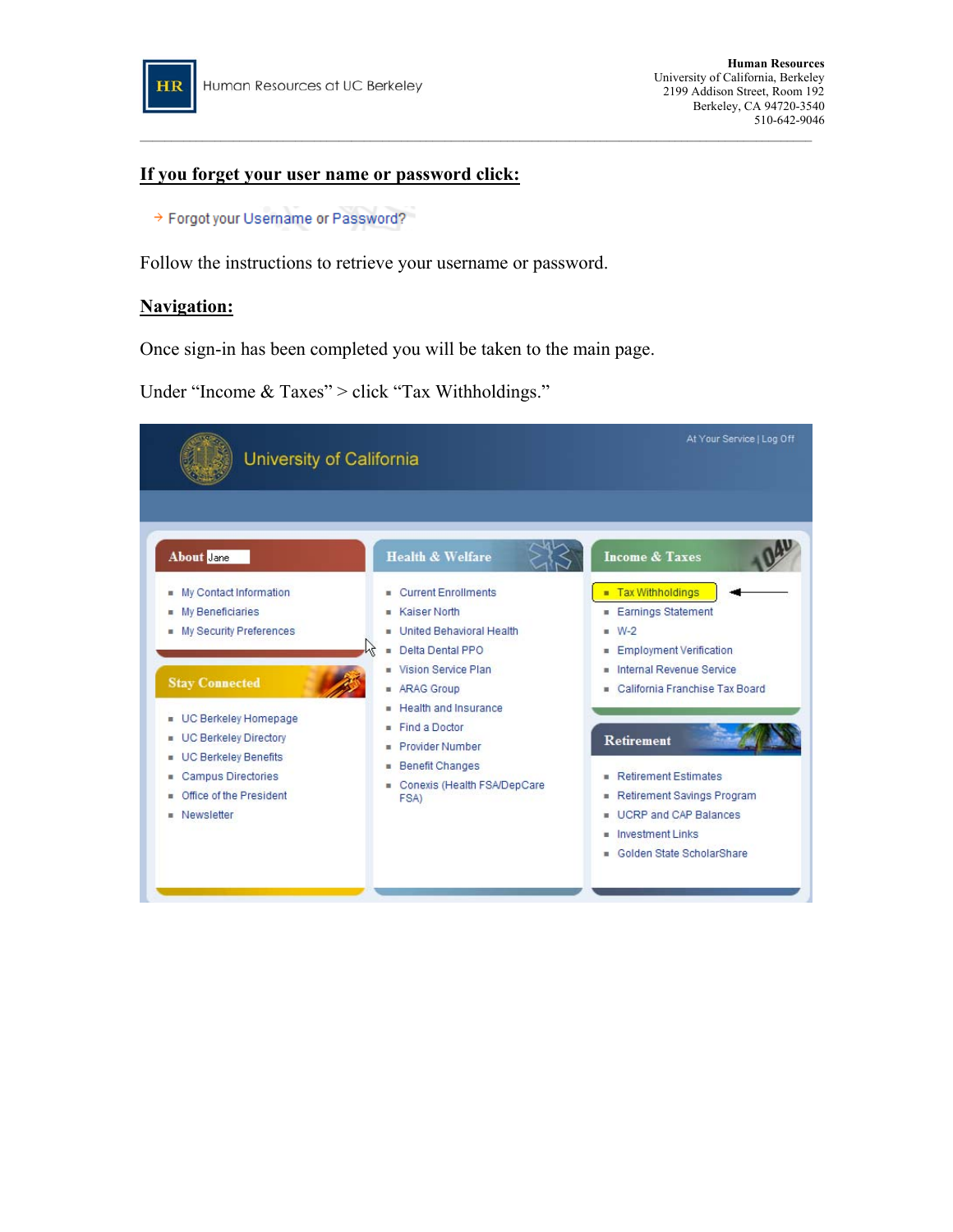

### **Change Withholdings:**

To make changes to tax withholdings > click "Change Withholdings."

| Out-of-State Exemption                                                   | <b>Federal Tax Filing:</b>                                                                                                                                              |                                                      |  |
|--------------------------------------------------------------------------|-------------------------------------------------------------------------------------------------------------------------------------------------------------------------|------------------------------------------------------|--|
| <b>Estimate Tax Withheld</b><br>Calculate Allowances<br><b>Main Menu</b> | <b>Marital Status</b><br>Personal Allowances<br>Additional Tax Withholding (monthly)                                                                                    | Single<br>$\mathbf{1}$<br>\$0.00                     |  |
|                                                                          | <b>California State Tax Filing</b>                                                                                                                                      |                                                      |  |
|                                                                          | <b>Marital Status</b><br>Regular Withholding Agowances<br>Additional Withholding Allowances<br>Additional Tax Withholding (monthly)                                     | Single<br>$\blacktriangleleft$<br>$\Omega$<br>\$0.00 |  |
|                                                                          | Changes made here affect withholding for payroll only. To change withholding for retirement<br>pay purposes please complete the Tax Withholding Election Form UBEN 106. |                                                      |  |

 $\_$  , and the set of the set of the set of the set of the set of the set of the set of the set of the set of the set of the set of the set of the set of the set of the set of the set of the set of the set of the set of th

Make the appropriate changes to Federal and State filings, then **review it for accuracy**. When ready, click the "Submit" button.

|                                                        | <b>Federal Tax Filing:</b>                                                                                                                         |  |
|--------------------------------------------------------|----------------------------------------------------------------------------------------------------------------------------------------------------|--|
| <b>Current Withholdings</b><br>» Change Withholdings   | Marital Status:                                                                                                                                    |  |
| <b>Fed/CA Exemption</b>                                | Single, or married but wish to withhold at the higher single rate<br>$\odot$<br>Married<br>$\scriptstyle\left(\begin{array}{c} \end{array}\right)$ |  |
| Out-of-State Exemption<br><b>Estimate Tax Withheld</b> | Personal Allowances:                                                                                                                               |  |
| <b>Calculate Allowances</b>                            | 0<br>(Total number of allowances you are claiming) See Federal Worksheet                                                                           |  |
| <b>Main Menu</b>                                       | Additional Tax Withholding, if any:                                                                                                                |  |
|                                                        | S <sub>0</sub><br>00<br>(monthly amount)                                                                                                           |  |
|                                                        | <b>California State Tax Filing:</b>                                                                                                                |  |
|                                                        | Marital Status:                                                                                                                                    |  |
|                                                        | Single, or married but wish to withhold at the higher single rate<br>$\bullet$<br>Married<br>◯<br><b>Head of Household</b><br>O                    |  |
|                                                        | Regular Withholding Allowances:                                                                                                                    |  |
|                                                        | 0<br>See State Worksheet                                                                                                                           |  |
|                                                        | Additional Withholding Allowances:                                                                                                                 |  |
|                                                        | 0                                                                                                                                                  |  |
|                                                        | Additional Tax Withholding, if any:                                                                                                                |  |
|                                                        | S <sub>0</sub><br>00<br>(monthly amount)                                                                                                           |  |
|                                                        | <b>Submit</b>                                                                                                                                      |  |